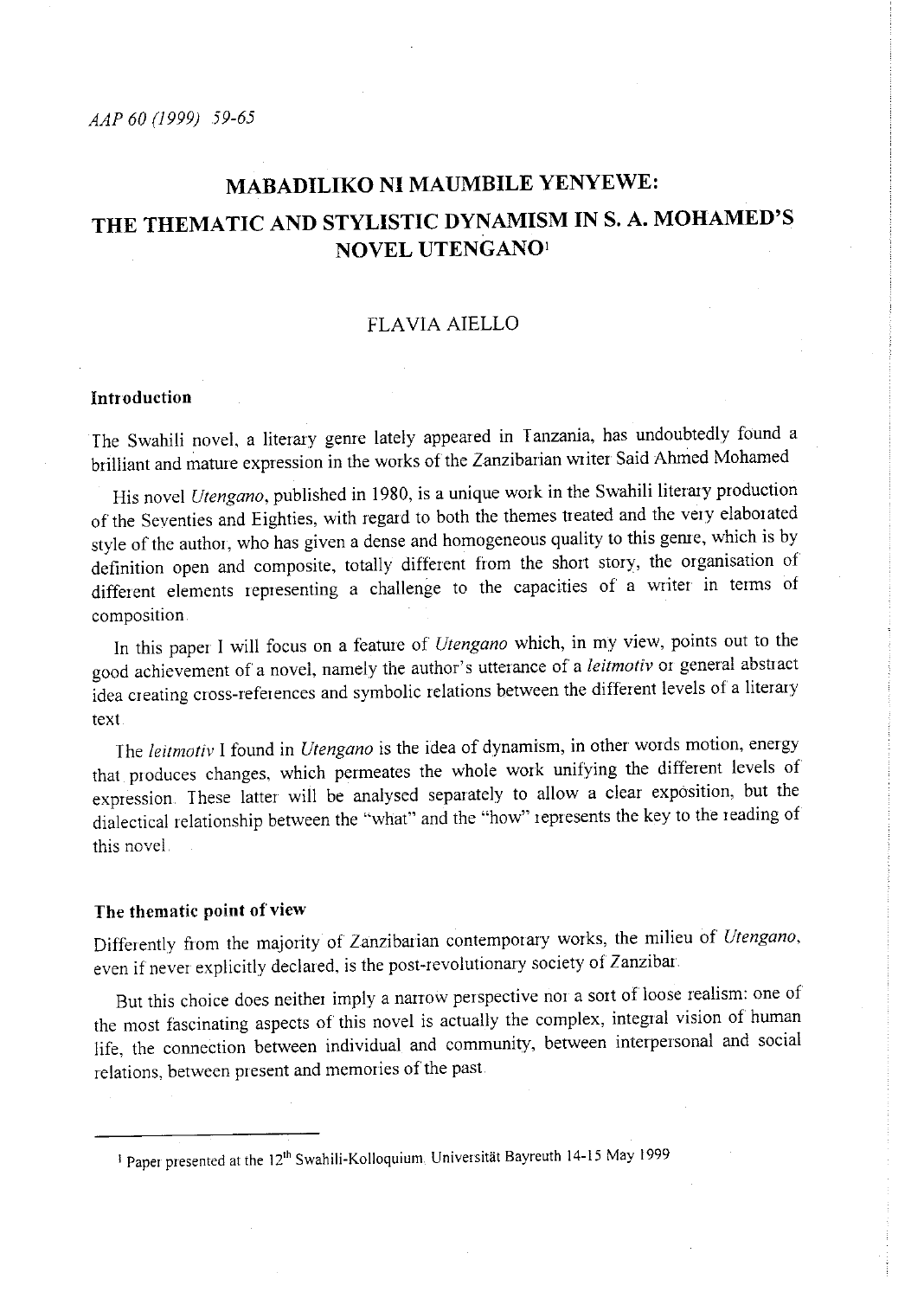### 60 FLA VIA AIELLO

Core of the narration is the fall of Bwana Maksuudi's family Maksuudi is a pious and tyrannical man at home, luxurious and conupted outside: two women, Farashuu and Kazija, victims of his abuses, carry out a plan to destroy the whole family, particularly his daughter Maimuna, directing her towards alcohol and prostitution. Lonely and abandoned, Maksuudi is also defeated at the parliamentary elections: Kazija destroys him by revealing publicly all his abuses of power, helped by the incorruptible policeman Fadhili, who arrests him

Maksuudi's character is perfectly painted by the author, at the same time symbolic and extraordinarily human; the violent, cynical man suddenly collapses, awakening to a new, mercilessly awareness that reveals the fragility and despair of the man <sup>2</sup>

Aggressive behaviours in the novel are basically the cause of dynamism These latter, very frequent in most Swahili contemporary prose, are mainly the result of negative behavioural patterns spread through the family to all human relationships, provoking other aggressive reactions, such as Mussa's immorality and boast, the masochism of Maimuna, the hate and revenge of Kazija and Farashuu.<sup>3</sup>

Maksuudi's authoritative and aggressive actions characterise also the manner in which he conducts his public life. Corrupted, hypocritical, keen to get money and power, he has betrayed the basic ideals which first lead the people of Zanzibar to fight for Independence and then against the political and social unequal system at the post-independence era<sup>4</sup>

Actually Maksuudi exercises the same despotic power that typified the Colonial and Omanite Rule, because he has not inwardly worked out the idea of a new model of society, based on respectful relations among individuals: egocentric and materialist, his discourses refer to "modern" or "traditional" values as persuasion strategy in difficult situations, as when, already accused of corruption, he tries to convince Fadhili to bury the inquiry before the elections.<sup>5</sup>

It appears as a very critical evaluation of the post-independence politicians, ideally socialist, but too much tempted by the urban, western lifestyle and at the same time too

<sup>2</sup> Maksuudi reminds me of the *sayyed* Ahmad Abd ei-Gawwad, a character of *Cairo·, Trilogy* by Naghib Mahfuz, a writer esteemed by Said A. Mohamed This man. conformist and apolitical, like Maksuudi has a **two-sided behaviour, severe and religious at home, relaxed and immoral outside** 

<sup>3</sup>**The formative period in Swahili novels is very important for the transmission of behavioural patterns, as**   $s$  stated by Mlacha:  $\cdot \cdot$  . *what can be seen in the novels is that most of the characters spend their formative* years with their families which in most cases include aggressive individuals, mainly the father. As a result. *tather than it being hereditary* they tend to learn not only how to react to an aggressive action but also how *to become aggressive*" (Mlacha, 1987: 77)

<sup>+</sup>*·'Maksuudi a/ikuwa rnchochole na ni wazi kwamba ana!Okana na ukoo wa kifanyakazi na kikulima. yeye ndiye aliyekznva miongoni mwa waasisi lva Charna eh a Mwafi ika* **.** *Alitaka kuona kwamba anajigomboa, na wanyonge, wafanyakazina wakulima wanajilawala* **:** *uhuru ukapatikana, mkoloni akatoweka Lakini kurnbe nia ya Maksuudi i/ikuwa nyingine kabisa Makmudi aligornbania uhuru wa nchi yake kwa tarnaa kwamba Yl-akitoka wale Ha tu Heupe* ye~ve *atakuwa rnmojmvapo atakayekamata nafasi zao"* **(** *Utengano* **17)** 

**<sup>5</sup>***"Lakini nililo/mila hapa linazidi ku/iko habati ya uchaguzi yaani ni jambo la kidugu, jambo la damu Unajua* **kllll** *a minu nm aka huu nitasirnamia uchagzci wa bzmge Na pia unaelewa hvamba kuna kesi m bay <sup>a</sup> ya magendo inayonikabili mbele yangu, ingawa najua nyinyi polisi hamna ushahidi, lakini pindi ikitoka habari na kuisikia kesi hii Hananchi jarnbo hila litaniharibia kura zangu hvani hivi sasa ninatamaa ya ushind1* ' ( *Utengano* 74-75)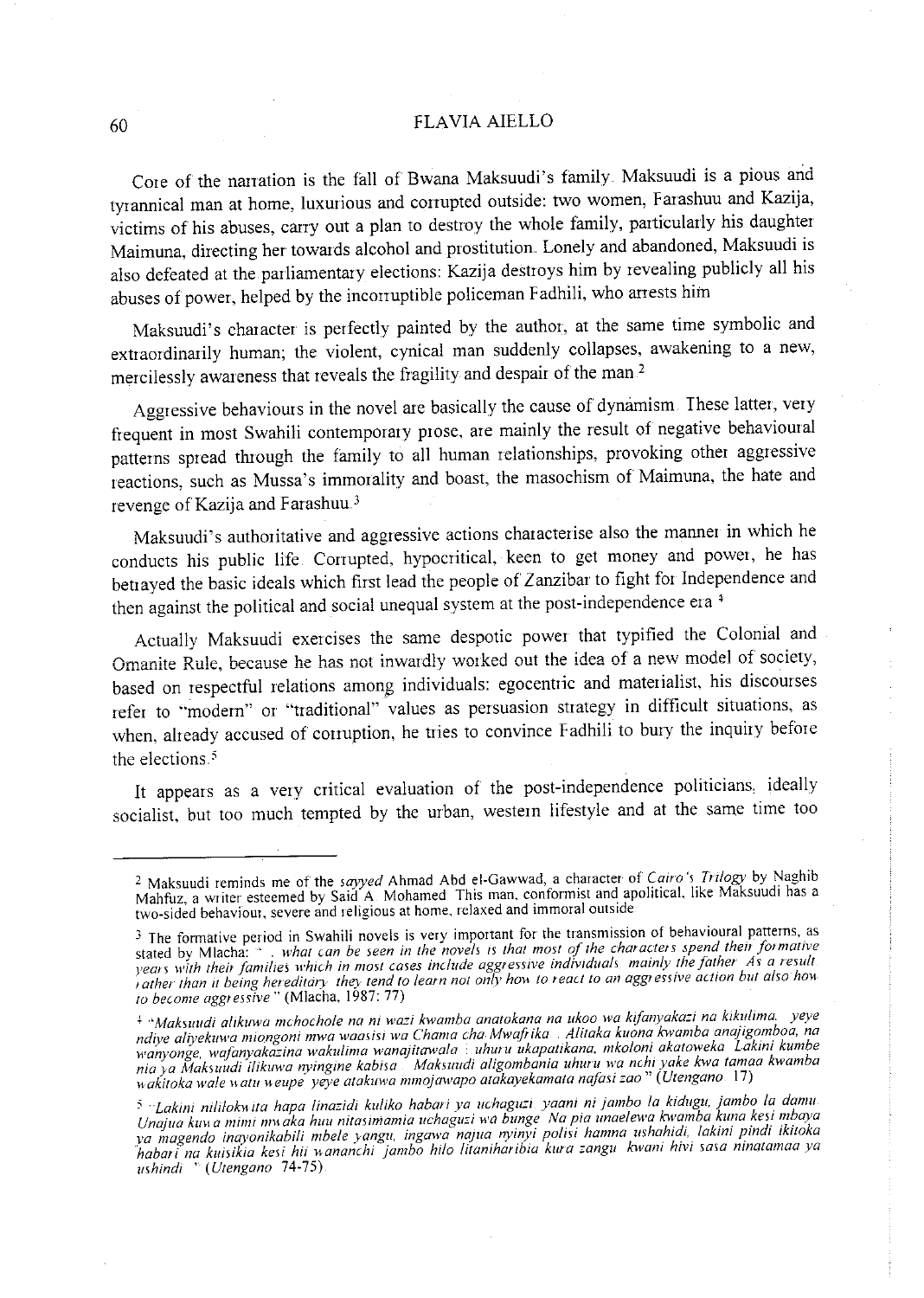conservative to accept other aspects of social change which, apart fiom the rhetoric of political discourses, would imply the substantial revision of class, generation and gender relations. <sup>6</sup>

In *Utengano* women are the first promoters of changes. Kazija, Biti Kocho, Farashuu, all rebel personally to male supremacy Their fight comes from the awareness of injustice in a system that alienates women<sup>7</sup>, but unlike other Zanzibarian novels, their efforts are successfuL Following the fall of Maksuudi, a new family will be born, far from the conflicts generated by male aggressivity

At the end of the novel, like in a tale, Maim una meets Kabi, young crippled fisherman The two characters are humble and anti-heroic8, their relationship is based on true love and respect, and there is no space for dominance: Kabi, a quite, generous man, does not need to affirm his maleness through aggressive actions nor is afiaid of showing his deep feelings Maimuna, on the other hand, is a woman who has rediscovered her dignity, neither submissive nor hateful, active and involved in social life as much as her husband

The events of this novel, a blend of realism and utopia, suggest that changes, individual and social, are the natural dimension of the history of human beings and of the whole universe 9

The critic Mazrui once claimed that *Utengano* and *Asali Chungu* ''are repleted with feudalist metaphysical twists in their social analyses" (Mazrui 1984: 198) In my opinion, contrarily., the cosmic dimension of dynamism represents the most fascinating feature of this novel: individual and social transformations, natural and rational transformations are dialectically connected to each other The complexity, the fluidity of human relations and historical processes is wonderfully expressed by the whole design of the literary work and by an elegant. fluent style

<sup>6</sup>Biti Kocho. servant of Bi Tamima, Maksuudi's wife, reproaches Maksuudi for this contradiction: *'Ala m bona mnapokaa kwen.ve viku:a saut1 mnapiga kelele ltanawake was it awe wanawake hivi wanmvake vile 4./aaaa mkuki !m• a ngururte. kw a binadamu mchungu* ,. ( *Utengano:* **51)** 

**<sup>7</sup>Like for instance Kazija:** *''"Kwan:a, anachukw nrwanamme Mwanamme anamchukia kwa ,sababu dhahiri, nayo ni kuwa amee!nlla mbele, ingawa Ka:ija hajui na nani Pili anaichukia nafii )Gke -nafsi* il~yolemaa *na. kuridhi siku :ate kumpernbejea mwanamme arnbG)e ni kiumbe kama* y~ye *Anachukia hali yake, anachukia jamii yake anachukia anachukia kif a kitu kif a kitu* ' ( *Utengano* **I)** 

<sup>8</sup> The theme of a new society that characterises the majority of Swahili modern prose works has been reelaborated , in contemporary "formative" novels *(Shida. Mtu ni Utu)* into a realistic. less heroical form See Mbughuni 1980: 113

**<sup>9</sup>***.. Mabadi/iko ni maumbile nrwenyewe Kutokea kwa mabadiliko ni shetia na kammi inayoendesha ulinntengu huu. Na papa mwanadamu huyaonea mabadiliko ajabu Huringia uzima wake, kazi yake. cheo chake na hadhi yake Na katika wio huu mabadiNko hujiri hatimaye. a/iye juu ukamkuta chini Na hapo mwanadamu hukumbuka kuwa dunia ni mabadiliko na kwamba ni kawaida isiyopingikankuwa madhila hutmtala na kuondoka* '' ( *Utengano* 97)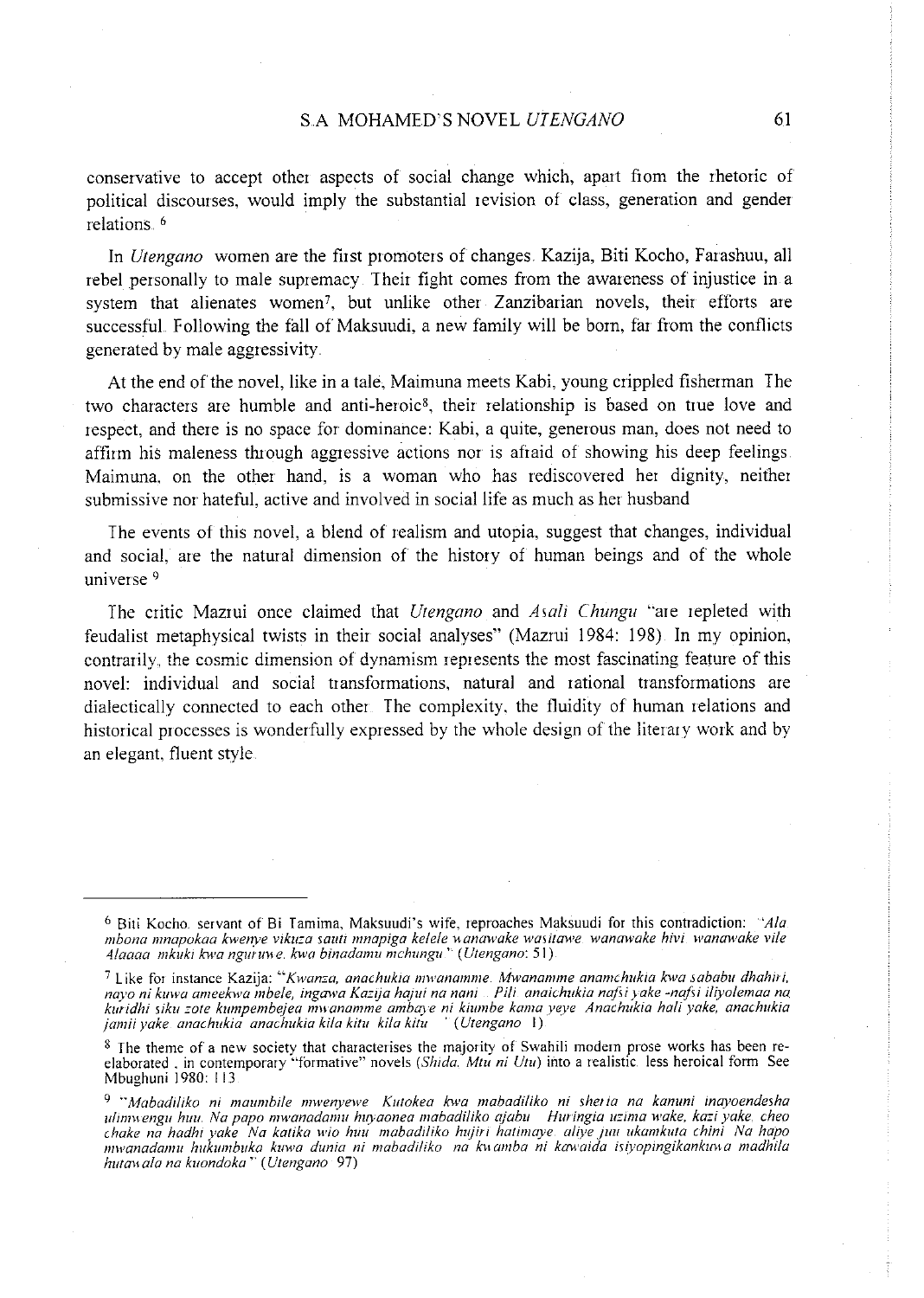#### 62 **FLAVIA AIELLO**

#### **The stylistic point of view**

The idea of dynamism is implicitly reflected by the whole narrative stmcture, which will be analysed under different aspects, mainly the story-telling strategies, the fiction (characters, time and space), and some linguistic features of the text

In *Utengano* the narration of events is expertly engineered: in the thirteen chapters of the novel the author has built a thick plot of episodes arranged in a very peculiar way, a play of temporal and spatial planes and intricate relationships among the characters which let continuously grow the interest of its reader

Said A Mohamed skilfully alternates *mimesis* (the events are mimed by the characters) and diegesis (the events are told by a narrator). The summary, where the voice of the narrator clearly appears, can help to link different episodes, to give information to the reader, to outline a character or historical events (e g the second chapter begins with an *excursus* (p17) resuming Maksuudi' s political career)

Time factor is essential in the building of this work. Often the single episodes are not presented in chronological order but in *medias res,* giving more details to the reader step by step Some events, simultaneous from the point view of the *fabula,* like the actions in the first part of the novel, all happening during one night, are linked through opportune backgrounds or anticipations, and dilated through the abundant use of dialogues On the opposite, in the second half of the novel a period of many years is narrated mixing summaries and **meaningful, dramatic scenes** 

The able manipulation of time is evident not only at the macro-textual level, but also in a single scene, where time can pass by more or less quickly. The subjective experience of time can be rendered by stylistic and syntactic means, like varying the length of sentences or the verbal tenses. Let's see the description of Bi I amima and her servant Biti Kocho who are leaving home (p. 104):

*Tamima na Biti Kocho waliingia katika pirikapirika ya kufunga virago vyao Wakafunga waliyowahi kufunga Walipoma/iza walikuwa tayari kutoka Wakaaga*  watumishi wengine waliokuwa bado hawajachangamka Kwa heri, kwa heri ya *kuonana Hao wakatoka* 

The sensation of haste and confusion is communicated through many elements: the short sentences, the use of tense markers LI and KA, the choice of words (like the onomatopoeia *<sup>p</sup>irikapirika),* and the free direct style (underlined).

The opposition between mimesis and diegesis, as focused by Chatman, is not a rigid antithesis; it defines a spectrum of possibilities. In *Utengano* the narrator is generally covert, but reveals his presence in the text through characters, environment and narrative style

This novel has a very choral dimension, but offers to the reader a great variety of characters: the main characters, Maimuna and Maksuudi, are surrounded by other well characterised figures (Kazija, Biti Kocho, Farashuu). Characters are living, human, and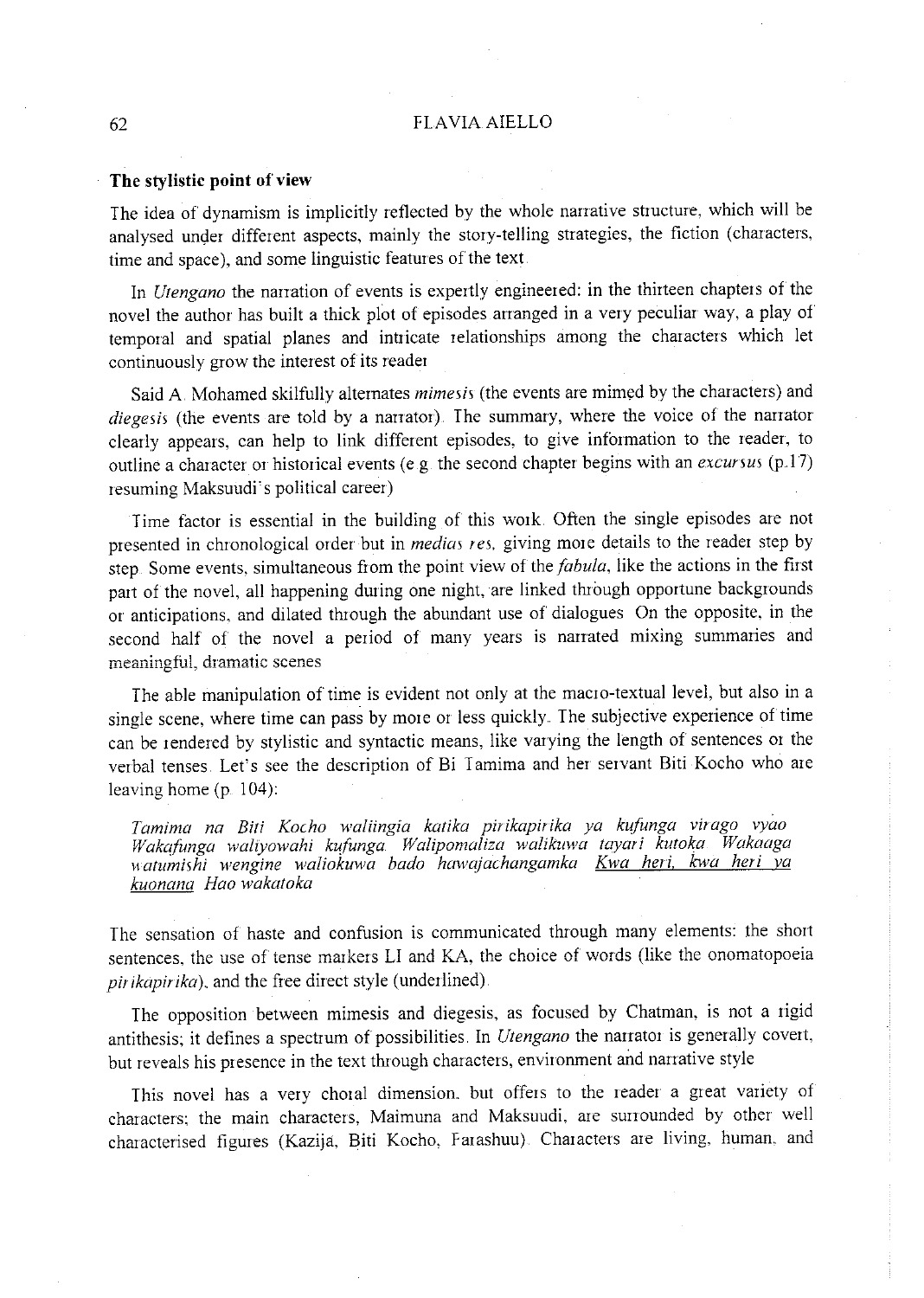# SA MOHAMED'S NOVEL *UIENGANO* 63

contradictory. Their physical description is very dynamic, showing not only their appearance, but also their gestures and actions. Another technique is to describe a character through the eyes of someone else See for instance when Biti Suiuru observes Maimuna's withered body (p.l35):

*Biti Sururu alimtazama Maimuna, akaona Jinsi alivyokupwa mwili Kwa wakati huu alikuwa kavaa gwaguro. Biti Sururu aligundua kuwa ngozi ya Maimuna ilikuwa ikifichua mikunjo midogo midogo ya siri ambayo bado ilikuwa inastahi kudhihiri kwa uwazi* 

The description of the environment, natural or artificial, helps as well to outline the atmosphere of current events and offers another opportunity to the narrator to let his voice be heard. An example is the ironic description of Maksuudi's villa (p.19):

*Jumba la Bwana Maksuudi tuliite "Kasri la Watawa" Ni kasri kwa kimo chake, heba na uzuri uliolistahili. Na ni la watawa, kwa sababu ya kukimwa kwa waliomo humo, mbali ya mwenyewe Bwana Maksuudi aliye;iekea kutoka nje kwa kazi tu, au pale alipokuwa na shughuli muhimu ya kibinafsi iliyohitaji usimamizi wake* 

Places very often are correlated to the physical and psychological condition of characters. like Maksuudi's ruined house or Maimuna's dirty hut in the further development of the plot. Sometimes they play a premonitory role, like at the end of the novel Shawe's shore that cheers Maimuna up

Another means employed to let the narrator's voice come out, is the utilisation of the fiee indirect style; Said A. Mohamed uses frequently this style to express the inner life of his characters; an example of these mixed perspectives can be seen in the description of Maimuna's state of mind before leaving home without permission:

*Maimuna alikuwa katiwa kati baina ya mambo mawili mazito <u>Alivumbikwa ndani na</u> babaake na kwa kweli sasa ameshaiva. Amenyimwa uhuru wa kutoka, naye amemtii babaake siku zote bila ya swali* . *Akikumbuka huona maonevu, hasa akisoma na kusikia k:>l•enye redia jinsi wanawake wenziwe wanavyopiga hatua katika maendeleo ya nch1 yao Babaake amemtilia kila starehe alizohita!i lfve na mamaake, lakini hili halikufidia uhur u wake* . *<sup>10</sup>*

The interference among different points of view is a further element of mobility in the novel

Syntax and vocabulary also contribute to the creation of a dynamic style The writer pays great attention to sophisticated syntactical constructions but first of all to the lexical research Often at the end of his novels  $-$  like in this case  $-$  there is a glossary for dialectal, rare or invented words.

Moreover, Said Ahmed Mohamed has the ability to take into account the different language registers in the dialogues. The recording of the spoken language comprehends the

<sup>10</sup> *Utengano* p 23 Free indirect style is underlined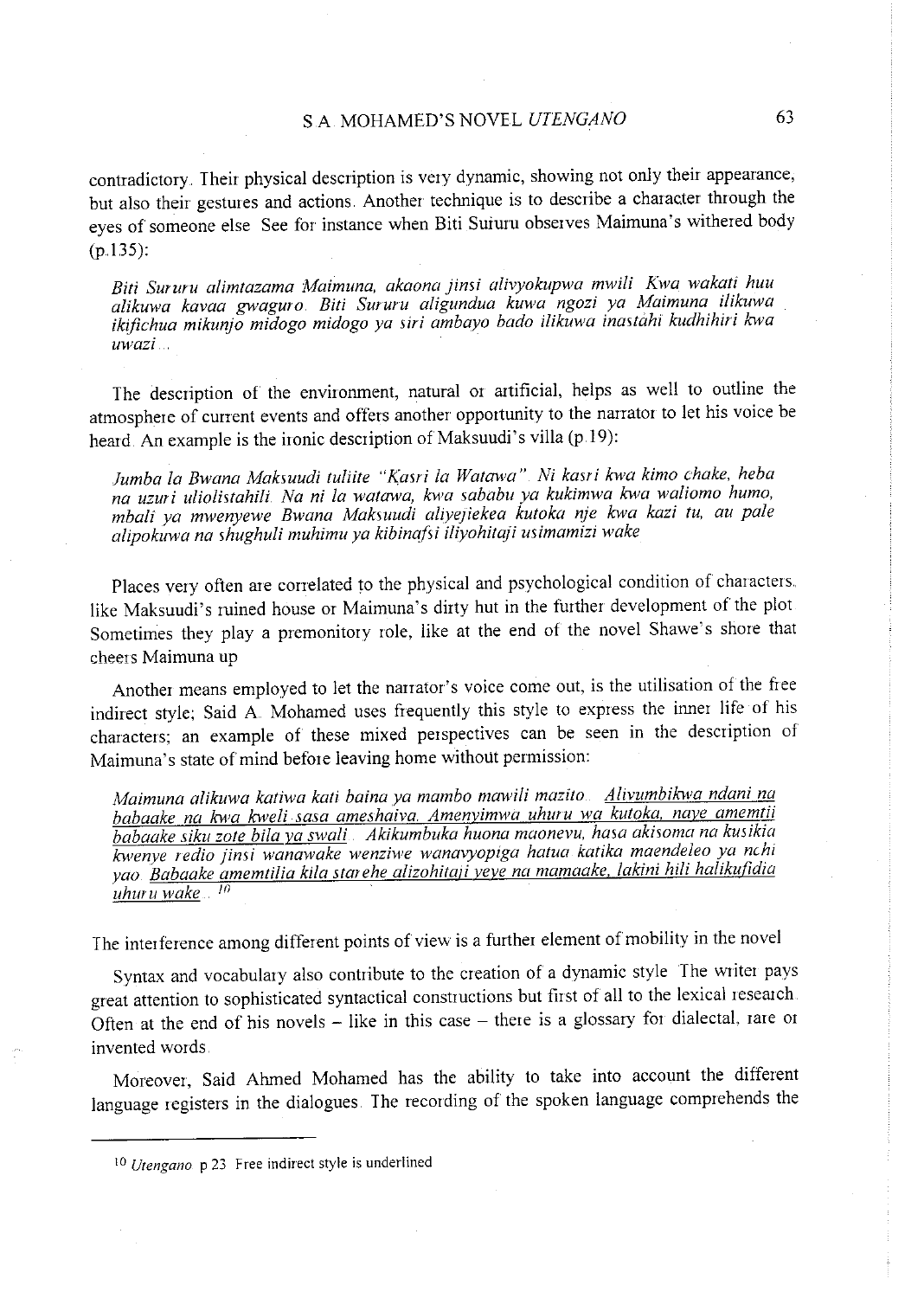#### 64 FLAVIA AIELLO

English-Swahili codeswitching, typical of the young generation, like in Mussa's talks (e.g "Come on, wacha tustareehe", p.9). It also includes the varieties of Swahili spoken by Indians and Arabs, like the shopkeepers Ganji and Ashuru (let's take an illustration from the Arab's dialogues: "Lete besa, safanya mshezo, tashkuwa fitu burre?" p 150).

As a final remark, Said A Mohamed has exploited in a very creative way the idiomatic richness of the Swahili language.<sup>11</sup> Similarly to other Zanzibarian writers, he has manipulated with great effectiveness the Swahili sayings, experimenting different literary functions beyond the didactic aim. In *Utengano* the narrator rarely tells proverbs, they appear in character's speeches or thoughts, in unabridged form or modified for stylistic purposes. A saying may synthesise in an expressive manner the thoughts of characters; it can be an implicit knowledge to understand an allusion of the text, be paraphrased in different ways<sup>12</sup> or elaborated in the following sentences<sup>13</sup>.

#### **Conclusion**

Believing in the semantic property of all aspects in a literary text, in the above reported analysis I employed a sort of eclectic criticism, whose gravity centre appears to be the idea of dynamism In my interpretation of the novel I have actually focused on some stylistic features which have been achieved by the author to create a remarkably organic literary work.

#### **References**

Bertoncini, E Zúbková, 1994 "Image de la femme dans la litérature swahili", *Swahili Forum* <sup>1</sup>.. (= *Afrikanistische Arbeitspapiere 37):* 13-29.

Brioschi, F.., Di Girolamo, C, 1984. *E/ementi di teoria letteraria.* Principato, Milano

Chatman, S, 1981. *Storia e discorso* Pratiche Editrice, Parma

Genette, G, 1972 *Figures* Ill Seuil, Paris.

Madumulla, J S, 1988 "Riwaya ya Kiswahili katika miaka ya themanini", *Mulika* 20: 9-24.

Mazrui, A. M., 1984 "Dunia, mti mkavu: a Swahili literary treatise on Marxism", *Kiswahili*  51: 198-207

**ll "'The main stylistic effectiveness of Zanzibarian wntmgs consists of the mastery of manipulating**  <sup>p</sup>hraseological and idiomatic renderings" (Ohly 1990: 162)

<sup>12</sup>**For instance. Kazija asks herself:** *···Mwanamke ni nani mbele ya mwanamme? Ni parnbo /ilioko ndani* ,. The underlined sentence implicitly refers to the saying *"Mke mzun ni pambo la nyumba" (Utengano·* 7)

<sup>&</sup>lt;sup>13</sup> In a nightmare Maimuna sees a monster with the face of his father who shouts *Mbio za sakafuni huishia* **ukingoni** (..) **mb10 zako zimefika wap;?'' The second question refers to the image of running contained in the**  proverb allusion to the crazy life of his daughter *(Utengano:* 133)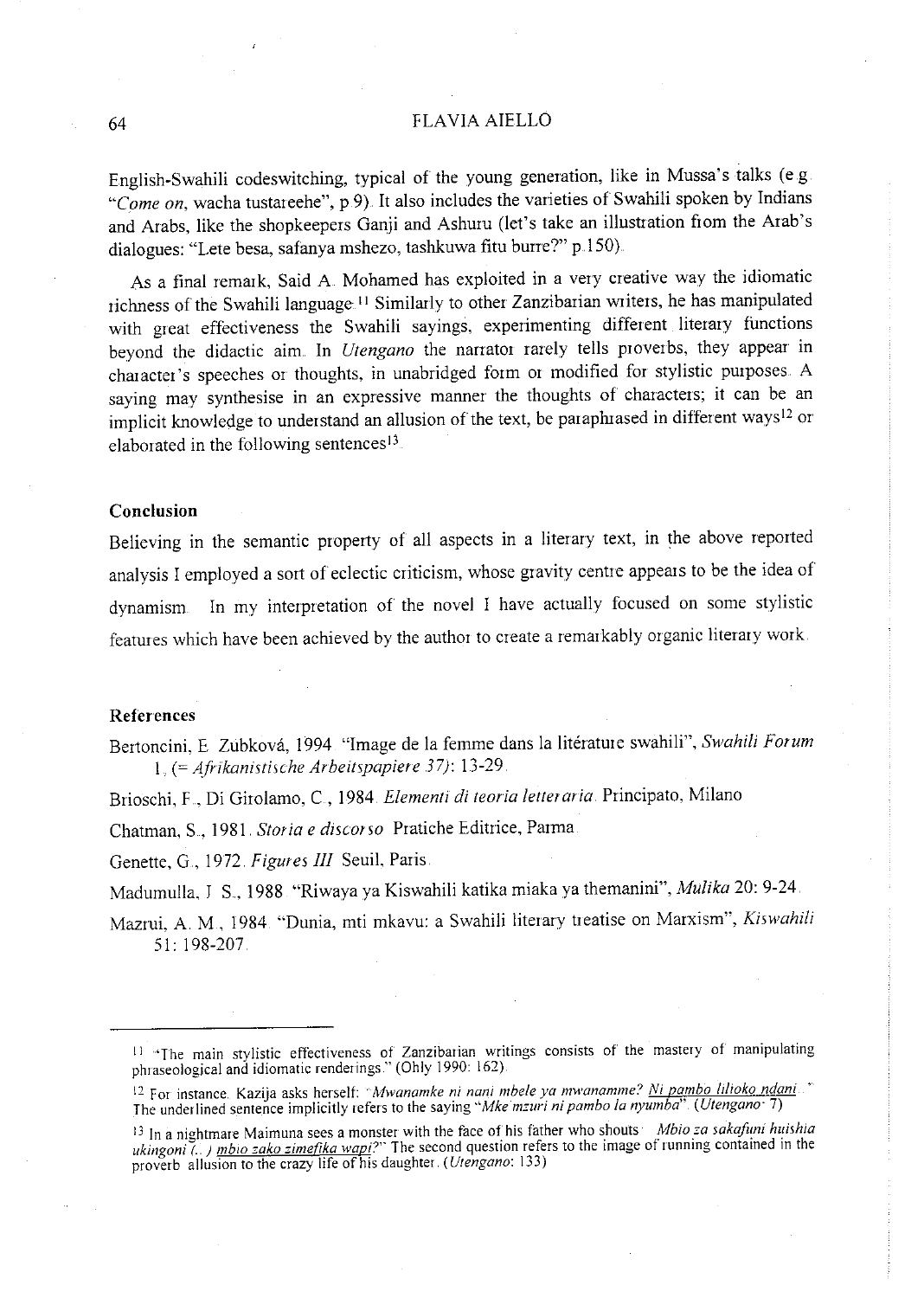- Mbughuni, P, 1980 "The Theme of a new Society in the Kiswahili Prose Tradition: from oral to contemporary Literature", *The East African Experience Essays on English and Swahili Literature, ed. by U. Schild Berlin: Reimer Pp 91-115.*
- Mbughuni, P., 1982. "The image of woman in Kiswahili prose fiction", *Kiswahili* 49/1: 15-24
- Mlacha, S A K, 1980 "The use of proverbs in Kiswahili literature", *Lugha* 4: 100-112.
- Mlacha, S A K, 1987. "Aggression as mental and social disorder: a study of Swahili novels", *Kiswahili* 54: 77-91
- Mlacha, S. A K., Madumulla, J. S , 1991 . *Riwaya ya Kiswahili.* Dar es Salaam: DUP

Mohamed, S A, 1980. *Utengano.* Nairobi: Longman

- Ohly, R, 1990. *The Zanzibarian Challenge Swahili Prose in the Years 1975-1981* Namibia: Windhoek.
- Sengo, I. S Y, 1992 "Proverbs in an East African Setting", *Sokomoko Popular culture in East Africa,* ed by W Graebner W Amsterdam: Rodopi Pp. 67-80